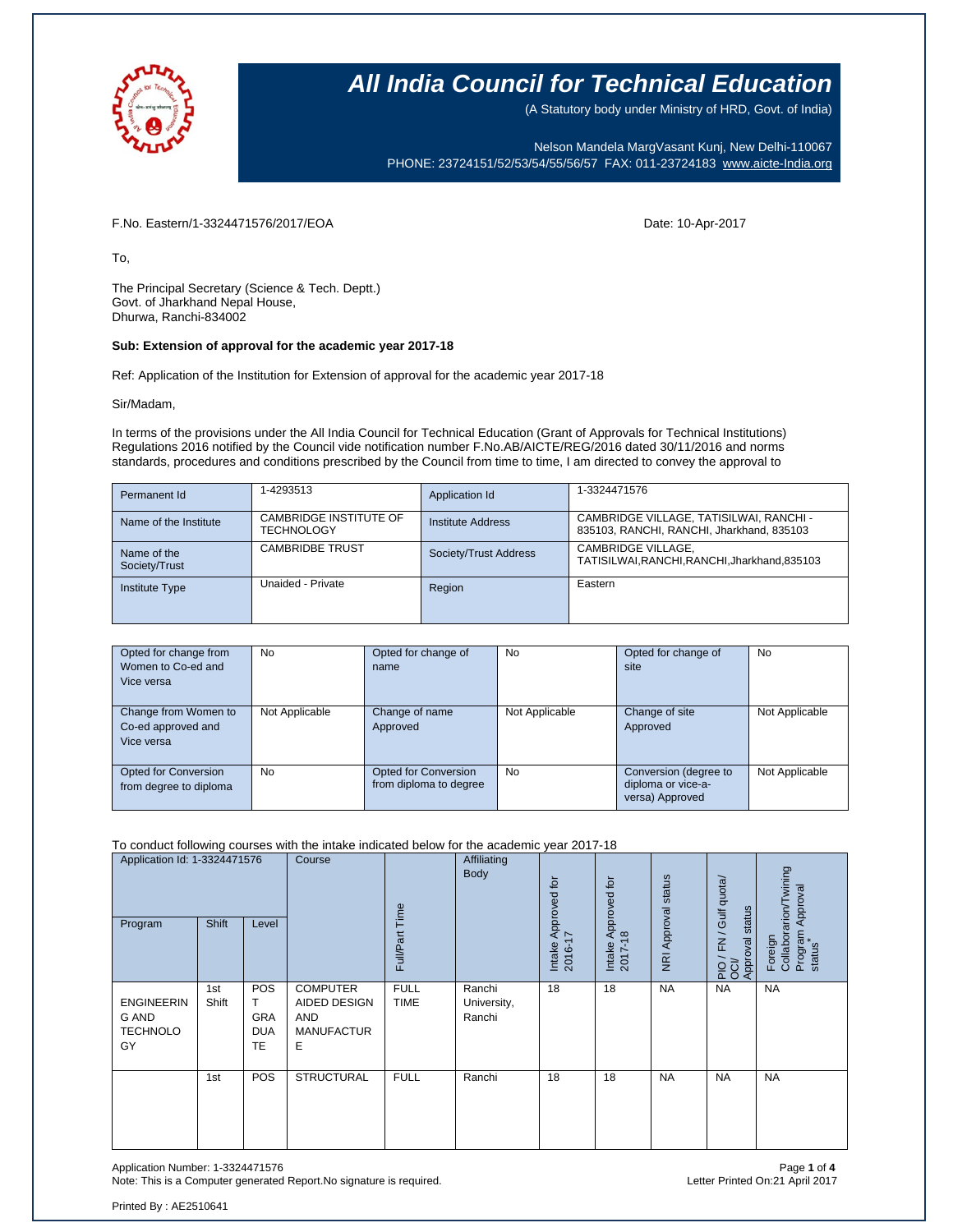

(A Statutory body under Ministry of HRD, Govt. of India)

Nelson Mandela MargVasant Kunj, New Delhi-110067 PHONE: 23724151/52/53/54/55/56/57 FAX: 011-23724183 [www.aicte-India.org](http://www.aicte-india.org/)

| <b>ENGINEERIN</b><br><b>G AND</b><br><b>TECHNOLO</b><br>GY | Shift        | $\mathsf T$<br>GRA<br><b>DUA</b><br><b>TE</b>      | <b>ENGINEERING</b>                                                          | <b>TIME</b>                | University,<br>Ranchi           |     |                 |           |           |           |
|------------------------------------------------------------|--------------|----------------------------------------------------|-----------------------------------------------------------------------------|----------------------------|---------------------------------|-----|-----------------|-----------|-----------|-----------|
| <b>ENGINEERIN</b><br><b>G AND</b><br><b>TECHNOLO</b><br>GY | 1st<br>Shift | <b>UND</b><br>ER<br>GRA<br><b>DUA</b><br><b>TE</b> | <b>CIVIL</b><br><b>ENGINEERING</b>                                          | <b>FULL</b><br><b>TIME</b> | Ranchi<br>University,<br>Ranchi | 120 | 120             | <b>NA</b> | <b>NA</b> | <b>NA</b> |
| <b>ENGINEERIN</b><br><b>G AND</b><br><b>TECHNOLO</b><br>GY | 1st<br>Shift | <b>UND</b><br>ER<br>GRA<br><b>DUA</b><br><b>TE</b> | <b>COMPUTER</b><br><b>SCIENCE &amp;</b><br><b>ENGINEERING</b>               | <b>FULL</b><br><b>TIME</b> | Ranchi<br>University,<br>Ranchi | 120 | $\overline{90}$ | <b>NA</b> | <b>NA</b> | <b>NA</b> |
| <b>ENGINEERIN</b><br><b>G AND</b><br><b>TECHNOLO</b><br>GY | 1st<br>Shift | <b>UND</b><br>ER<br>GRA<br><b>DUA</b><br><b>TE</b> | <b>ELECTRICAL</b><br><b>AND</b><br><b>ELECTRONICS</b><br><b>ENGINEERING</b> | <b>FULL</b><br><b>TIME</b> | Ranchi<br>University,<br>Ranchi | 60  | 60              | <b>NA</b> | <b>NA</b> | <b>NA</b> |
| <b>ENGINEERIN</b><br>G AND<br><b>TECHNOLO</b><br>GY        | 1st<br>Shift | <b>UND</b><br>ER<br>GRA<br><b>DUA</b><br><b>TE</b> | <b>ELECTRONICS</b><br>&<br><b>COMMUNICATI</b><br>ON ENGG                    | <b>FULL</b><br><b>TIME</b> | Ranchi<br>University,<br>Ranchi | 60  | $\overline{30}$ | <b>NA</b> | <b>NA</b> | <b>NA</b> |
| <b>ENGINEERIN</b><br><b>G AND</b><br><b>TECHNOLO</b><br>GY | 1st<br>Shift | <b>UND</b><br>ER<br>GRA<br><b>DUA</b><br><b>TE</b> | <b>MECHANICAL</b><br><b>ENGINEERING</b>                                     | <b>FULL</b><br><b>TIME</b> | Ranchi<br>University,<br>Ranchi | 120 | 120             | <b>NA</b> | <b>NA</b> | <b>NA</b> |
| <b>MANAGEME</b><br><b>NT</b>                               | 1st<br>Shift | POS<br>T.<br><b>GRA</b><br><b>DUA</b><br><b>TE</b> | <b>MASTERS IN</b><br><b>BUSINESS</b><br><b>ADMINISTRATI</b><br>ON           | <b>FULL</b><br><b>TIME</b> | Ranchi<br>University,<br>Ranchi | 60  | 30              | <b>NA</b> | <b>NA</b> | <b>NA</b> |

The above mentioned approval is subject to the condition that CAMBRIDGE INSTITUTE OF TECHNOLOGY

shall follow and adhere to the Regulations, guidelines and directions issued by AICTE from time to time and the undertaking / affidavit given by the institution along with the application submitted by the institution on portal.

Course(s) Applied for Closure by the Institute for the AY 2017-18:

| <b>OUGLOUP APPIICATOL ORGANIC BY THE INSTITUTION THE ATT ZUTTER</b> |                          |                                |                                    |                       |                         |                              |  |  |  |
|---------------------------------------------------------------------|--------------------------|--------------------------------|------------------------------------|-----------------------|-------------------------|------------------------------|--|--|--|
| Application Id: 1-3324471576                                        |                          |                                | Name of the                        | <b>Full/Part Time</b> | <b>Affiliating Body</b> | <b>Course Closure Status</b> |  |  |  |
|                                                                     |                          | Course                         |                                    |                       |                         |                              |  |  |  |
| Program                                                             | <b>Shift</b>             | Level                          |                                    |                       |                         |                              |  |  |  |
| <b>ENGINEE</b>                                                      | 2 <sub>nd</sub><br>Shift | <b>UNDER</b><br><b>GRADUAT</b> | <b>CIVIL</b><br><b>ENGINEERING</b> | <b>FULL TIME</b>      | Ranchi<br>University,   | Approved                     |  |  |  |
| RING AND<br><b>TECHNOL</b>                                          |                          | E                              | : (Last Approved<br>Intake 60)     |                       | Ranchi                  |                              |  |  |  |
|                                                                     |                          |                                |                                    |                       |                         |                              |  |  |  |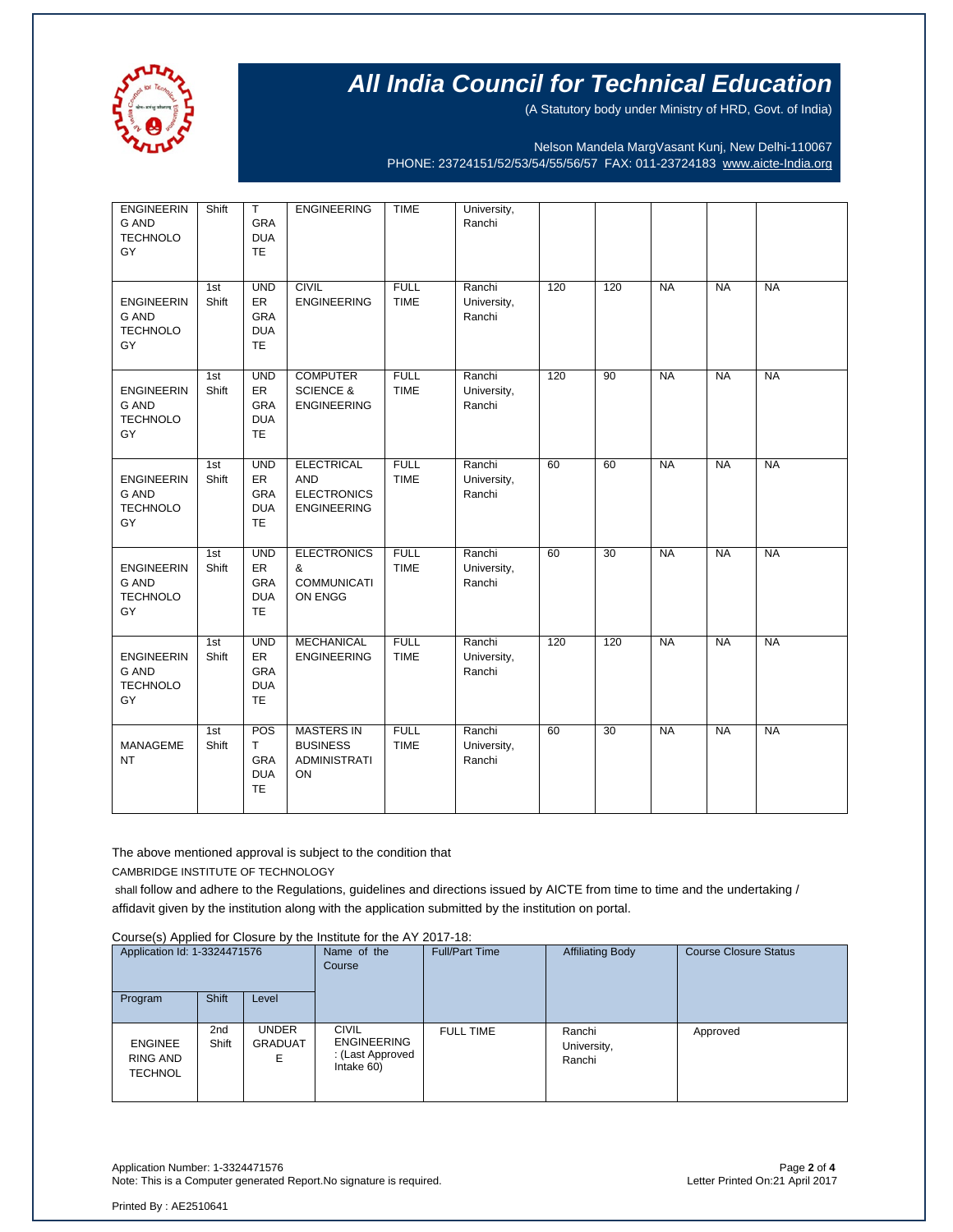

(A Statutory body under Ministry of HRD, Govt. of India)

Nelson Mandela MargVasant Kunj, New Delhi-110067 PHONE: 23724151/52/53/54/55/56/57 FAX: 011-23724183 [www.aicte-India.org](http://www.aicte-india.org/)

| <b>OGY</b>                                                        |              |                                     |                                                                                                |                  |                                 |          |
|-------------------------------------------------------------------|--------------|-------------------------------------|------------------------------------------------------------------------------------------------|------------------|---------------------------------|----------|
| <b>ENGINEE</b><br><b>RING AND</b><br><b>TECHNOL</b><br><b>OGY</b> | 2nd<br>Shift | <b>UNDER</b><br><b>GRADUAT</b><br>Е | <b>COMPUTER</b><br><b>SCIENCE &amp;</b><br><b>ENGINEERING</b><br>: (Last Approved<br>Intake 0) | <b>FULL TIME</b> | Ranchi<br>University,<br>Ranchi | Approved |
| <b>ENGINEE</b><br>RING AND<br><b>TECHNOL</b><br><b>OGY</b>        | 2nd<br>Shift | <b>UNDER</b><br><b>GRADUAT</b><br>Ε | <b>ELECTRONICS</b><br>&<br><b>COMMUNICATI</b><br>ON ENGG:<br>(Last Approved<br>Intake $0$ )    | <b>FULL TIME</b> | Ranchi<br>University,<br>Ranchi | Approved |
| <b>ENGINEE</b><br>RING AND<br><b>TECHNOL</b><br><b>OGY</b>        | 2nd<br>Shift | <b>UNDER</b><br><b>GRADUAT</b><br>F | <b>MECHANICAL</b><br><b>ENGINEERING</b><br>: (Last Approved<br>Intake 60)                      | <b>FULL TIME</b> | Ranchi<br>University,<br>Ranchi | Approved |

In case of any differences in content in this Computer generated Extension of Approval Letter, the content/information as approved by the Executive Council / General Council as available on the record of AICTE shall be final and binding.

Strict compliance of Anti-Ragging Regulation:- Approval is subject to strict compliance of provisions made in AICTE Regulation notified vide F. No. 37-3/Legal/AICTE/2009 dated July 1, 2009 for Prevention and Prohibition of Ragging in Technical Institutions. In case Institution fails to take adequate steps to Prevent Ragging or fails to act in accordance with AICTE Regulation or fails to punish perpetrators or incidents of Ragging, it will be liable to take any action as defined under clause 9(4) of the said Regulation.

#### **Note: Validity of the course details may be verified at www.aicte-india.org**

 **Prof. A.P Mittal Member Secretary, AICTE**

Copy to: **1. The Regional Officer,**

All India Council for Technical Education College of Leather Technology Campus Block LB, Sector III, Salt Lake City Kolkata - 700 098, West Bengal

- **2. The Director Of Technical Education\*\*,** Jharkhand
- **3. The Registrar\*\*,** Ranchi University, Ranchi
- **4. The Principal / Director,** CAMBRIDGE INSTITUTE OF TECHNOLOGY CAMBRIDGE VILLAGE, TATISILWAI, RANCHI -835103, RANCHI,RANCHI,

Application Number: 1-3324471576<br>Note: This is a Computer generated Report.No signature is required.<br>Letter Printed On:21 April 2017 Note: This is a Computer generated Report.No signature is required.

Printed By : AE2510641